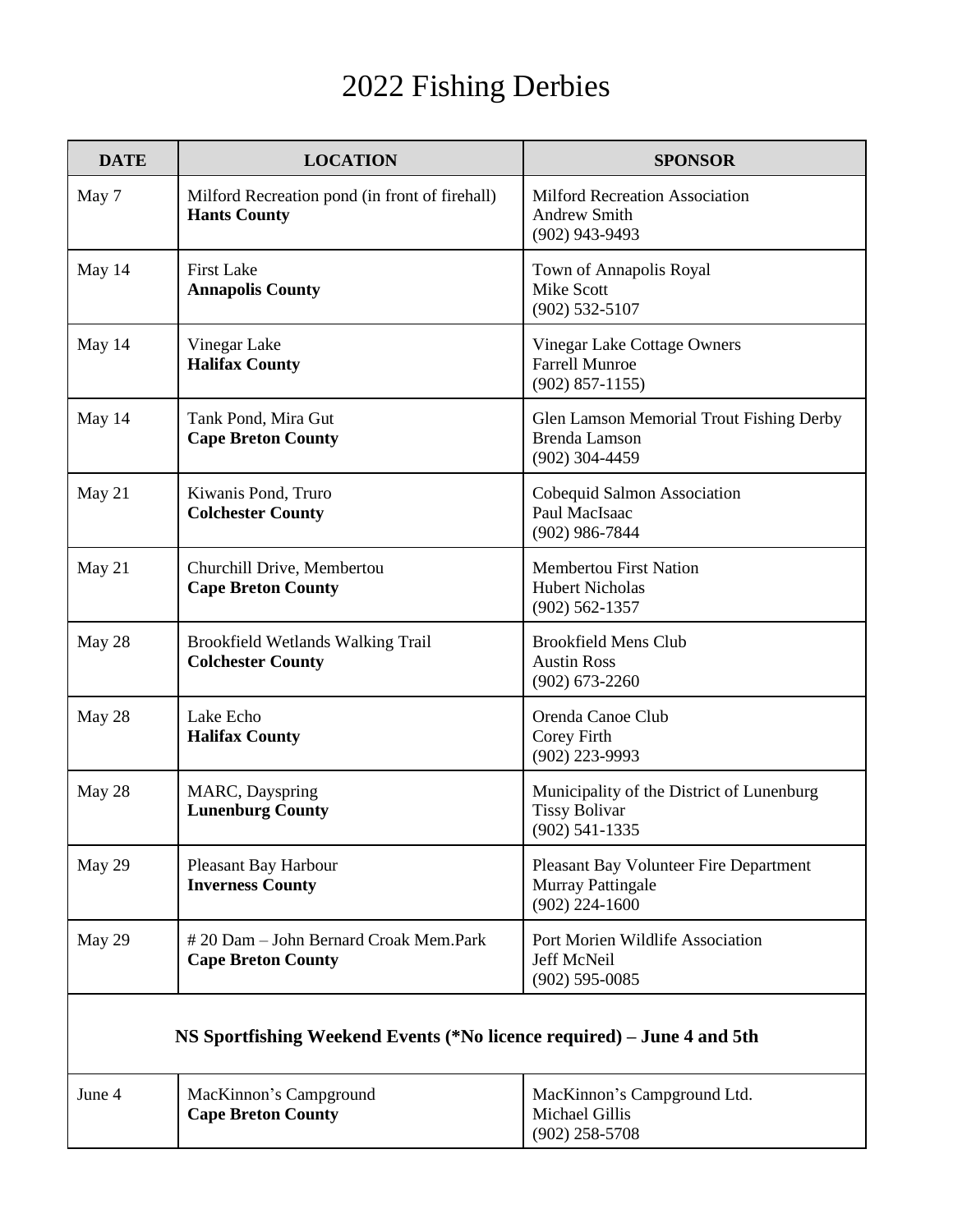| June 4                                  | East Lake Loon<br><b>Halifax County</b>                                               | East Loon Lake Cottage Owners Association<br><b>Bernie Clancy</b><br>$(902)$ 462-0671     |  |
|-----------------------------------------|---------------------------------------------------------------------------------------|-------------------------------------------------------------------------------------------|--|
| June 4                                  | <b>Valley Lake</b><br><b>Hants County</b>                                             | Rawdon Gold Mines Campground<br>Carol Singer<br>$(902)$ 220-4527                          |  |
| June 4                                  | Meadow Pond<br><b>Hants County</b>                                                    | Hants West Wildlife Assocation<br>Stephen Jollymore<br>$(902)$ 757-3631                   |  |
| June 4                                  | Isaac's Lake<br><b>Cumberland County</b>                                              | <b>Westchester Fire Department</b><br>Harvie Montrose<br>$(902)$ 897-5906                 |  |
| June 4                                  | Quarry Pond - Pictou<br><b>Pictou County</b>                                          | West Pictou Wildlife Association<br><b>Bill Echlin</b><br>$(902)$ 759-1812                |  |
| June 4                                  | Lac a Pico – Church Point<br><b>Digby County</b>                                      | Knights of Columbus<br>Randy LeBlanc<br>$(902)$ 769-8097                                  |  |
| June 4                                  | Lake Pleasant Campground<br><b>Annapolis County</b>                                   | Lake Pleasant Campground<br>Tim MacLean<br>$(902)$ 547-2882                               |  |
| June 4                                  | McKeen Lake, Aspen<br><b>Guysborough County</b>                                       | McKeen Lake Lodge<br><b>Robert Walsh</b><br>$(902)$ 328-2519                              |  |
| June 4                                  | First Christopher Lake (by grandstand)<br>Hibernia Campground<br><b>Queens County</b> | <b>NS Guides Association</b><br>Vinal Smith<br>$(902)$ 356-2498                           |  |
| June 4                                  | Eden Lake, Garden of Eden<br><b>Pictou County</b>                                     | Blue Mountain & Dist. Vol. Fire Department<br>Jason MacDonald<br>$(902)$ 301-6452         |  |
| June 4                                  | Lake O'Law Provincial Park<br><b>Inverness County</b>                                 | <b>Inverness Ground Search &amp; Rescue</b><br><b>Patrick Poirier</b><br>$(902)$ 248-2493 |  |
| June 4                                  | <b>SIXTH LAKE</b><br><b>Guysborough County</b>                                        | Municipality of the District of St. Mary's<br>Kerri Penney<br>$(902)$ 522-2607            |  |
| June $4 & 5$                            | Parkville Campground<br><b>Hants County</b>                                           | Parkville Campground<br>Melanie LePage<br>$(902)$ 225-7759                                |  |
| End of Sportfishing Weekend Free Events |                                                                                       |                                                                                           |  |